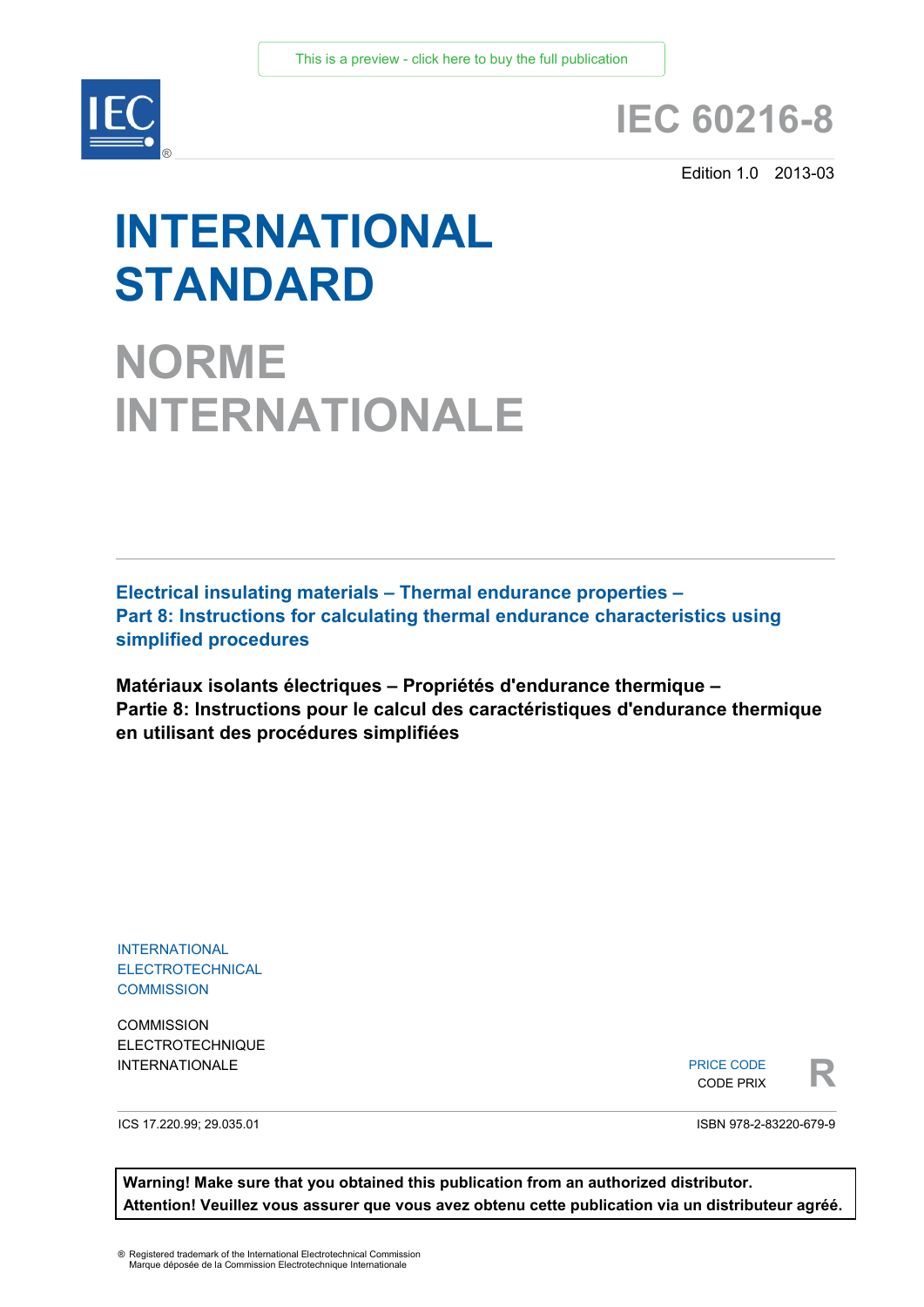$-2-$ 

# **CONTENTS**

| 1 |                |       |  |  |
|---|----------------|-------|--|--|
| 2 |                |       |  |  |
| 3 |                |       |  |  |
|   | 3 <sub>1</sub> |       |  |  |
|   | 3.2            |       |  |  |
| 4 |                |       |  |  |
|   | 4.1            |       |  |  |
|   | 4.2            |       |  |  |
|   | 4.3            |       |  |  |
|   | 4.4            |       |  |  |
| 5 |                |       |  |  |
|   | 5.1            |       |  |  |
|   | 5.2            |       |  |  |
|   |                | 5.2.1 |  |  |
|   |                | 5.2.2 |  |  |
|   |                | 5.2.3 |  |  |
|   |                | 5.2.4 |  |  |
|   |                | 5.2.5 |  |  |
|   | 5.3            |       |  |  |
|   | 5.4            |       |  |  |
|   | 5.5            |       |  |  |
|   |                |       |  |  |
|   |                |       |  |  |

| Figure 1 – Determination of the time to reach the end-point at each temperature – |  |
|-----------------------------------------------------------------------------------|--|
| Figure 2 – Thermal endurance graph – Temperature index – Halving interval  16     |  |
|                                                                                   |  |
|                                                                                   |  |

| Table 1 – Suggested exposure temperatures and times for TI corresponding to |  |
|-----------------------------------------------------------------------------|--|
|                                                                             |  |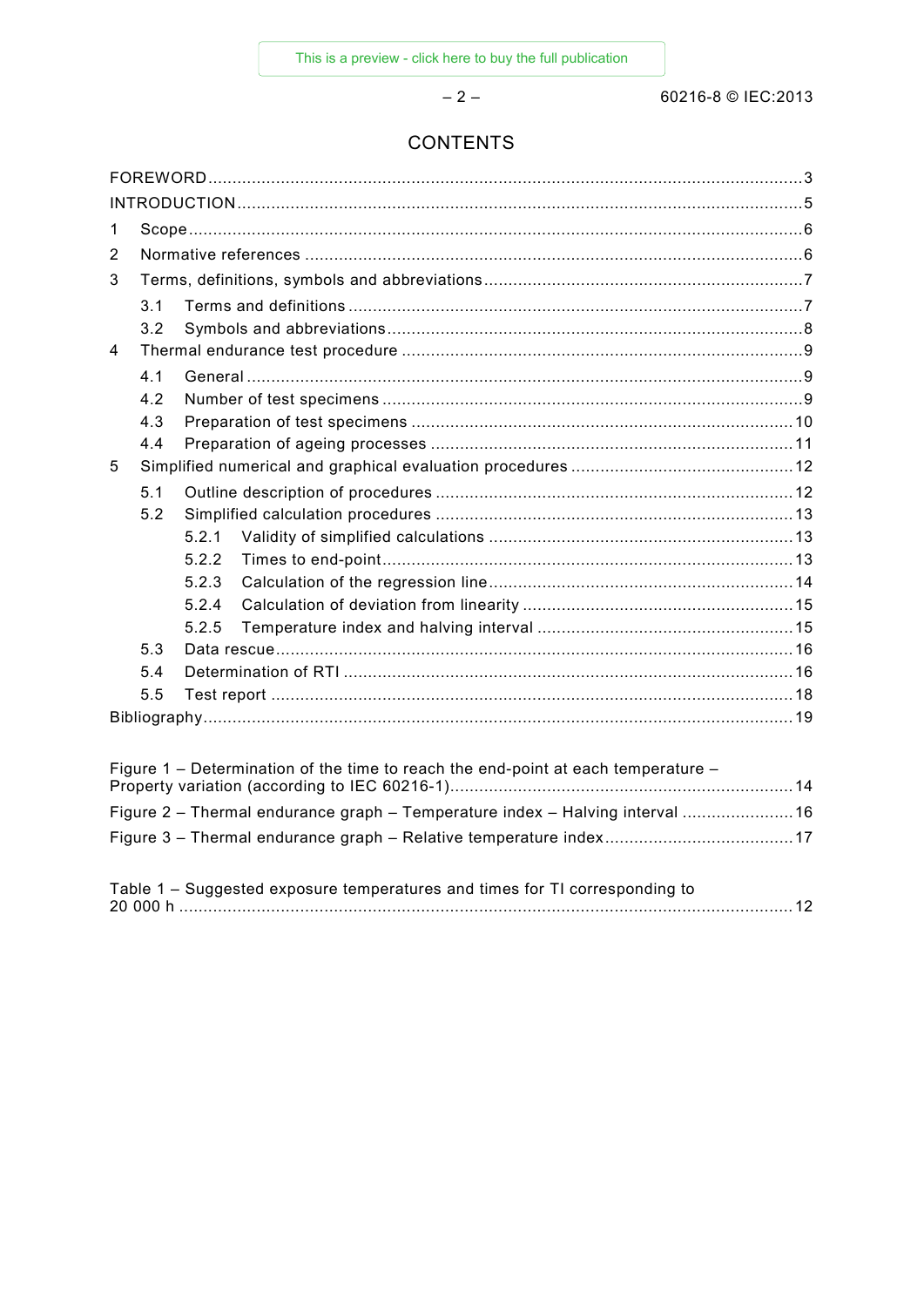$60216 - 8$  © IFC:2013 – 3 –

# INTERNATIONAL ELECTROTECHNICAL COMMISSION \_\_\_\_\_\_\_\_\_\_\_\_

## **ELECTRICAL INSULATING MATERIALS – THERMAL ENDURANCE PROPERTIES –**

# **Part 8: Instructions for calculating thermal endurance characteristics using simplified procedures**

#### FOREWORD

- 1) The International Electrotechnical Commission (IEC) is a worldwide organization for standardization comprising all national electrotechnical committees (IEC National Committees). The object of IEC is to promote international co-operation on all questions concerning standardization in the electrical and electronic fields. To this end and in addition to other activities, IEC publishes International Standards, Technical Specifications, Technical Reports, Publicly Available Specifications (PAS) and Guides (hereafter referred to as "IEC Publication(s)"). Their preparation is entrusted to technical committees; any IEC National Committee interested in the subject dealt with may participate in this preparatory work. International, governmental and nongovernmental organizations liaising with the IEC also participate in this preparation. IEC collaborates closely with the International Organization for Standardization (ISO) in accordance with conditions determined by agreement between the two organizations.
- 2) The formal decisions or agreements of IEC on technical matters express, as nearly as possible, an international consensus of opinion on the relevant subjects since each technical committee has representation from all interested IEC National Committees.
- 3) IEC Publications have the form of recommendations for international use and are accepted by IEC National Committees in that sense. While all reasonable efforts are made to ensure that the technical content of IEC Publications is accurate, IEC cannot be held responsible for the way in which they are used or for any misinterpretation by any end user.
- 4) In order to promote international uniformity, IEC National Committees undertake to apply IEC Publications transparently to the maximum extent possible in their national and regional publications. Any divergence between any IEC Publication and the corresponding national or regional publication shall be clearly indicated in the latter.
- 5) IEC itself does not provide any attestation of conformity. Independent certification bodies provide conformity assessment services and, in some areas, access to IEC marks of conformity. IEC is not responsible for any services carried out by independent certification bodies.
- 6) All users should ensure that they have the latest edition of this publication.
- 7) No liability shall attach to IEC or its directors, employees, servants or agents including individual experts and members of its technical committees and IEC National Committees for any personal injury, property damage or other damage of any nature whatsoever, whether direct or indirect, or for costs (including legal fees) and expenses arising out of the publication, use of, or reliance upon, this IEC Publication or any other IEC Publications.
- 8) Attention is drawn to the Normative references cited in this publication. Use of the referenced publications is indispensable for the correct application of this publication.
- 9) Attention is drawn to the possibility that some of the elements of this IEC Publication may be the subject of patent rights. IEC shall not be held responsible for identifying any or all such patent rights.

International Standard IEC 60216-8 has been prepared by IEC technical committee 112: Evaluation and qualification of electrical insulating materials and systems.

The text of this standard is based on the following documents:

| <b>FDIS</b>  | Report on voting |
|--------------|------------------|
| 112/236/FDIS | 112/244/RVD      |

Full information on the voting for the approval of this standard can be found in the report on voting indicated in the above table.

This publication has been drafted in accordance with the ISO/IEC Directives, Part 2.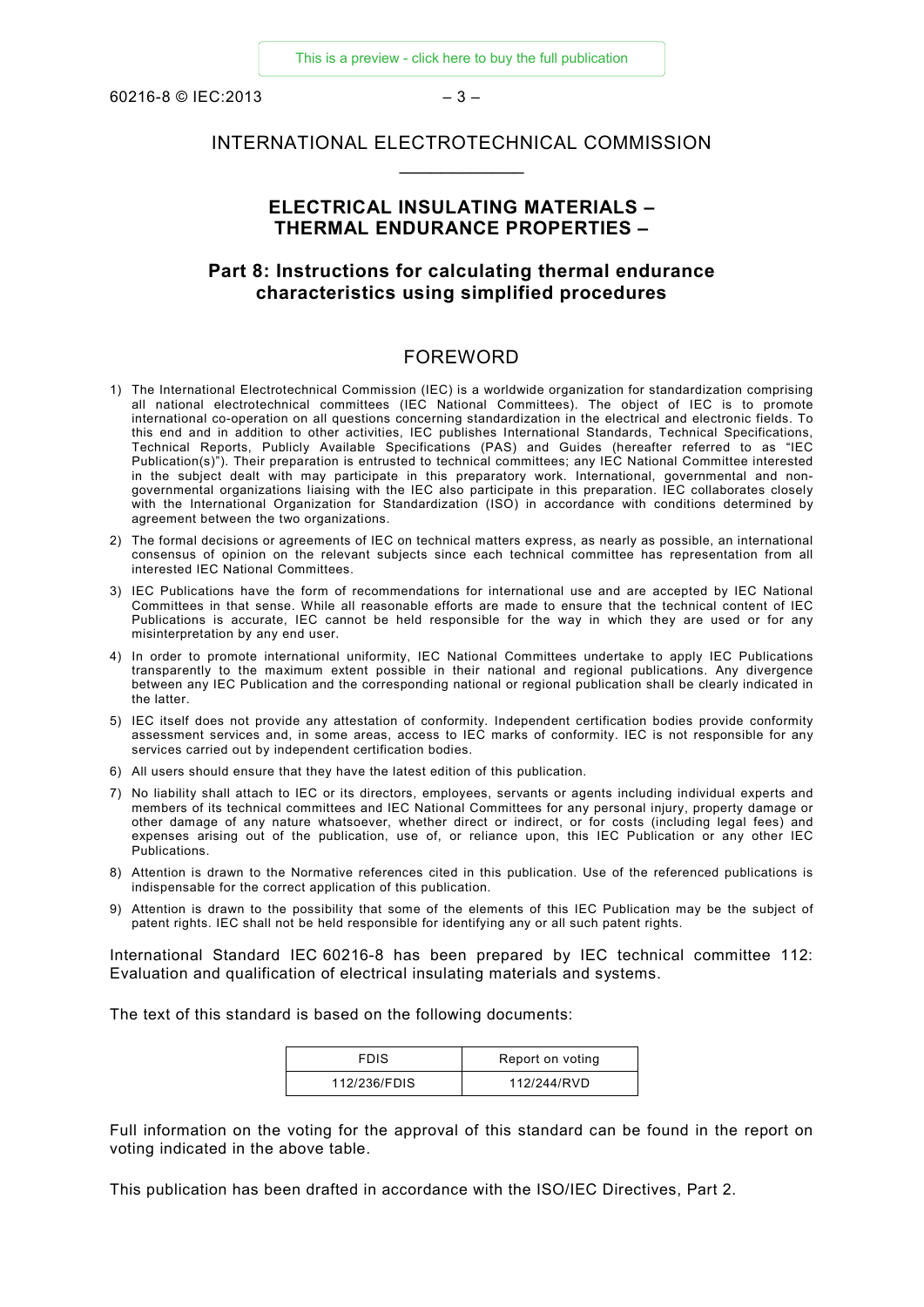– 4 – 60216-8 © IEC:2013

A list of all parts in the IEC 60216 series, published under the general title *Electrical insulating materials – Thermal endurance properties*, can be found on the IEC website.

The committee has decided that the contents of this publication will remain unchanged until the stability date indicated on the IEC web site under "http://webstore.iec.ch" in the data related to the specific publication. At this date, the publication will be

- reconfirmed,
- withdrawn,
- replaced by a revised edition, or
- amended.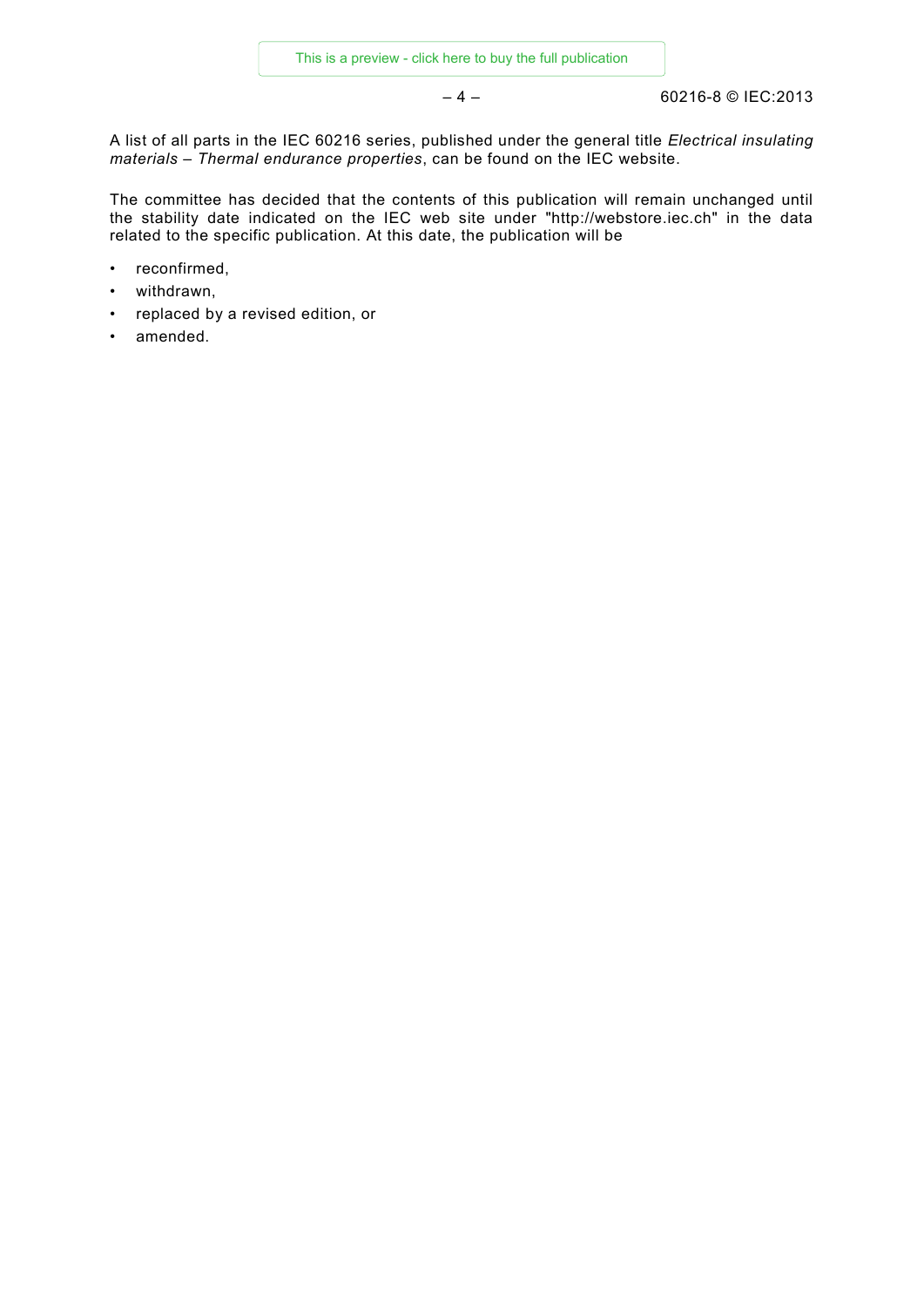$60216 - 8$  © IEC:2013 – 5 –

#### INTRODUCTION

The designation 'thermal endurance' is used here to refer to the test of thermal stress in air, excluding any other influence or stress applied to the test specimens. Thermal endurance properties evaluated in different environments and/or with different stresses applied to the test specimens require different test procedures.

In this part of IEC 60216, the study of the thermal ageing of materials is based solely on the change in certain properties resulting from a period of exposure to elevated temperature. The properties studied are always measured after the temperature has returned to ambient.

Properties of materials change at various rates on thermal ageing. To enable comparisons to be made of the thermal ageing of different materials, the criteria for judgment depend on the type of property to be studied and its acceptable limiting value.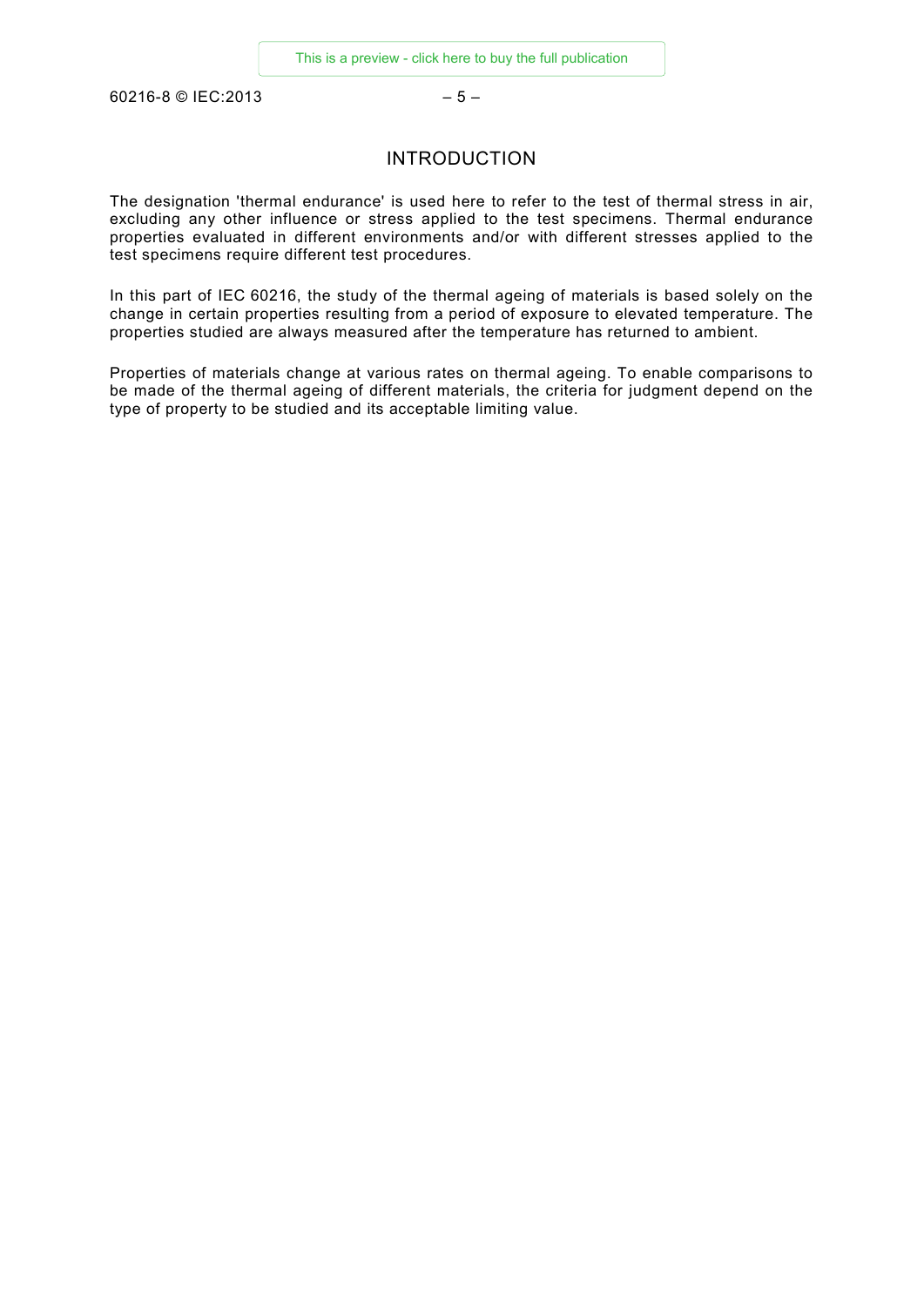$-6 - 6$  60216-8 © IEC:2013

# **ELECTRICAL INSULATING MATERIALS – THERMAL ENDURANCE PROPERTIES –**

# **Part 8: Instructions for calculating thermal endurance characteristics using simplified procedures**

#### **1 Scope**

This part of IEC 60216 specifies the general ageing conditions and simplified procedures to be used for deriving thermal endurance characteristics, which are shown by temperature index (TI) and/or relative temperature index (RTI) and the halving interval (HIC).

The procedures specify the principles for evaluating the thermal endurance properties of materials exposed to elevated temperature for long periods.

In the application of this standard, it is assumed that a practically linear relationship exists between the logarithm of the time required to cause the predetermined property change and the reciprocal of the corresponding absolute temperature (Arrhenius relationship).

For the valid application of the standard, no transition, in particular no first-order transition should occur in the temperature range under study.

Throughout the rest of this standard the designation "insulating materials" is always taken to mean "insulating materials and simple combinations of such materials".

# **2 Normative references**

The following documents, in whole or in part, are normatively referenced in this document and are indispensable for its application. For dated references, only the edition cited applies. For undated references, the latest edition of the referenced document (including any amendments) applies.

IEC 60085, *Electrical insulation – Thermal evaluation and designation*

IEC 60216-1:2013, *Electrical insulating materials –Thermal endurance properties – Part 1: Ageing procedures and evaluation of test results [1](#page-5-0)*

IEC 60216-2, *Electrical insulating materials - Thermal endurance properties - Part 2: Determination of thermal endurance properties of electrical insulating materials - Choice of test criteria*

IEC 60216-3, *Electrical insulating materials – Thermal endurance properties – Part 3: Instructions for calculating thermal endurance characteristics*

IEC 60216-4-1, *Electrical insulating materials – Thermal endurance properties – Part 4-1: Ageing ovens – Single-chamber oven*s

—————————

<span id="page-5-0"></span><sup>1</sup> A sixth edition is due to be published shortly.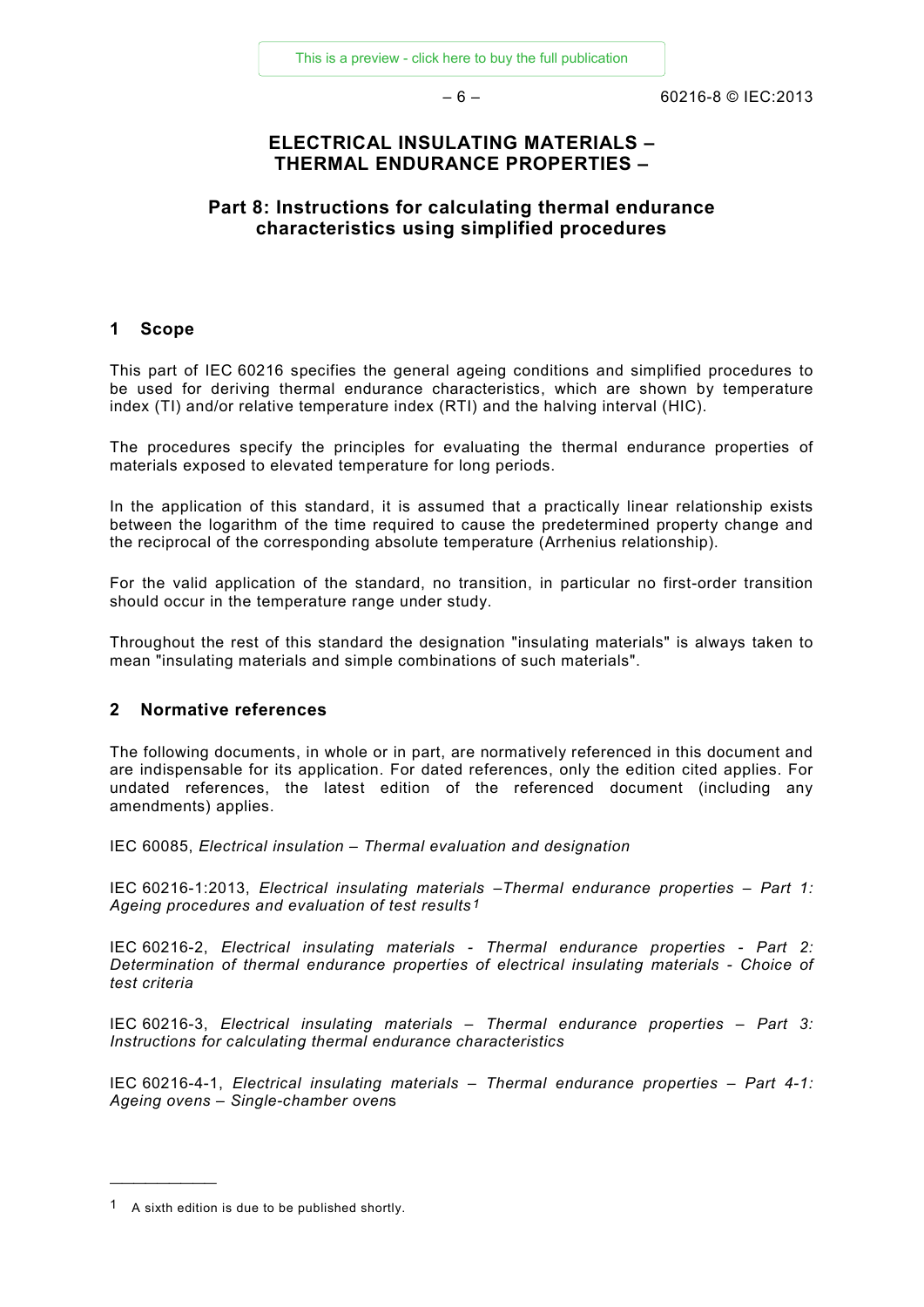60216-8 © IEC:2013 – 7 –

IEC 60216-5, *Electrical insulating materials – Thermal endurance properties – Part 5: Determination of relative thermal endurance index (RTE) of an insulating material*

<span id="page-6-0"></span>ISO 291, *Plastics – Standard atmospheres for conditioning and testing*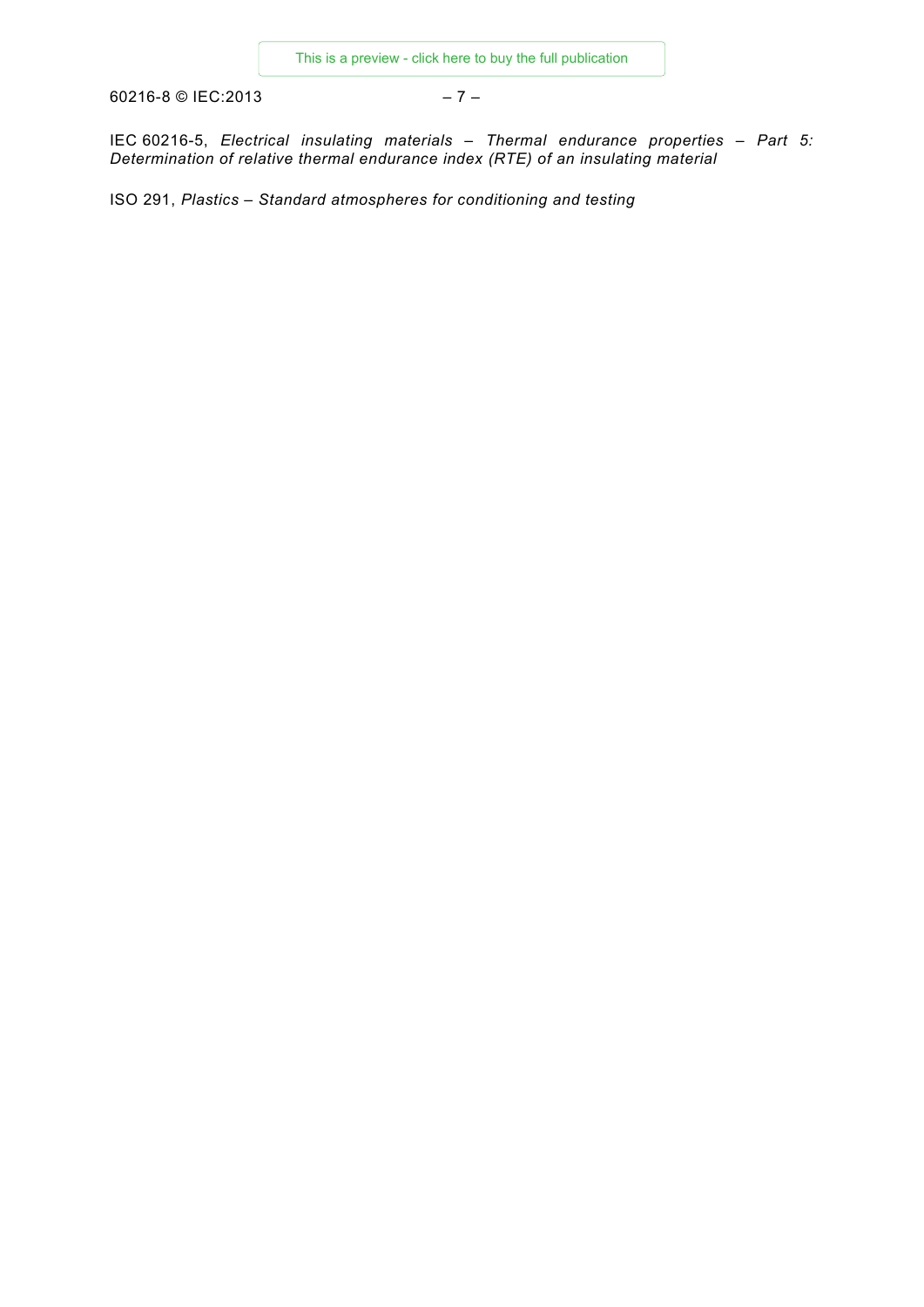– 20 – 60216-8 © CEI:2013

# SOMMAIRE

| 1 |     |       |                                                            |  |
|---|-----|-------|------------------------------------------------------------|--|
| 2 |     |       |                                                            |  |
| 3 |     |       |                                                            |  |
|   | 3.1 |       |                                                            |  |
|   | 3.2 |       |                                                            |  |
| 4 |     |       |                                                            |  |
|   | 4.1 |       |                                                            |  |
|   | 4.2 |       |                                                            |  |
|   | 4.3 |       |                                                            |  |
|   | 4.4 |       |                                                            |  |
| 5 |     |       |                                                            |  |
|   | 5.1 |       |                                                            |  |
|   | 5.2 |       |                                                            |  |
|   |     | 5.2.1 |                                                            |  |
|   |     | 5.2.2 |                                                            |  |
|   |     | 5.2.3 |                                                            |  |
|   |     | 5.2.4 |                                                            |  |
|   |     | 5.2.5 | Indice de température et intervalle de division par deux34 |  |
|   | 5.3 |       |                                                            |  |
|   | 5.4 |       |                                                            |  |
|   | 5.5 |       |                                                            |  |
|   |     |       |                                                            |  |

| Figure 1 – Détermination du temps nécessaire pour atteindre la fin de vie à chaque<br>température – Variation des propriétés (conformément à la CEI 60216-1)33 |  |
|----------------------------------------------------------------------------------------------------------------------------------------------------------------|--|
| Figure 2 – Graphique d'endurance thermique – Indice de température – Intervalle de                                                                             |  |
| Figure 3 – Graphique d'endurance thermique – Indice de température relatif 36                                                                                  |  |

| Tableau 1 - Températures et durées d'exposition suggérées pour IT correspondant à |  |
|-----------------------------------------------------------------------------------|--|
|                                                                                   |  |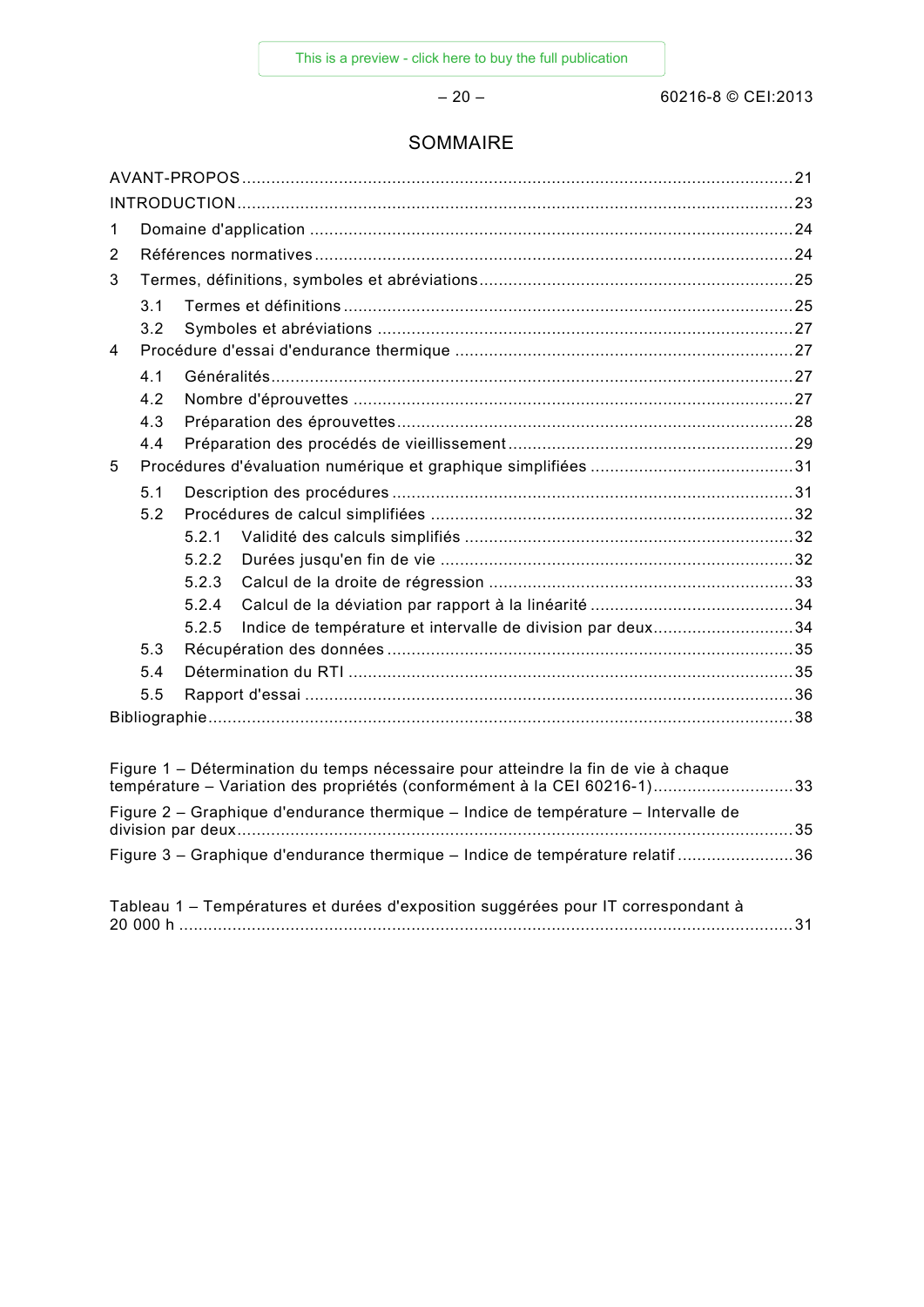60216-8 © CEI:2013 – 21 –

# COMMISSION ÉLECTROTECHNIQUE INTERNATIONALE \_\_\_\_\_\_\_\_\_\_\_\_

# **MATÉRIAUX ISOLANTS ÉLECTRIQUES – PROPRIÉTÉS D'ENDURANCE THERMIQUE –**

# **Partie 8: Instructions pour le calcul des caractéristiques d'endurance thermique en utilisant des procédures simplifiées**

#### AVANT-PROPOS

- 1) La Commission Electrotechnique Internationale (CEI) est une organisation mondiale de normalisation composée de l'ensemble des comités électrotechniques nationaux (Comités nationaux de la CEI). La CEI a pour objet de favoriser la coopération internationale pour toutes les questions de normalisation dans les domaines de l'électricité et de l'électronique. A cet effet, la CEI – entre autres activités – publie des Normes internationales, des Spécifications techniques, des Rapports techniques, des Spécifications accessibles au public (PAS) et des Guides (ci-après dénommés "Publication(s) de la CEI"). Leur élaboration est confiée à des comités d'études, aux travaux desquels tout Comité national intéressé par le sujet traité peut participer. Les organisations internationales, gouvernementales et non gouvernementales, en liaison avec la CEI, participent également aux travaux. La CEI collabore étroitement avec l'Organisation Internationale de Normalisation (ISO), selon des conditions fixées par accord entre les deux organisations.
- 2) Les décisions ou accords officiels de la CEI concernant les questions techniques représentent, dans la mesure du possible, un accord international sur les sujets étudiés, étant donné que les Comités nationaux de la CEI intéressés sont représentés dans chaque comité d'études.
- 3) Les Publications de la CEI se présentent sous la forme de recommandations internationales et sont agréées comme telles par les Comités nationaux de la CEI. Tous les efforts raisonnables sont entrepris afin que la CEI s'assure de l'exactitude du contenu technique de ses publications; la CEI ne peut pas être tenue responsable de l'éventuelle mauvaise utilisation ou interprétation qui en est faite par un quelconque utilisateur final.
- 4) Dans le but d'encourager l'uniformité internationale, les Comités nationaux de la CEI s'engagent, dans toute la mesure possible, à appliquer de façon transparente les Publications de la CEI dans leurs publications nationales et régionales. Toutes divergences entre toutes Publications de la CEI et toutes publications nationales ou régionales correspondantes doivent être indiquées en termes clairs dans ces dernières.
- 5) La CEI elle-même ne fournit aucune attestation de conformité. Des organismes de certification indépendants fournissent des services d'évaluation de conformité et, dans certains secteurs, accèdent aux marques de conformité de la CEI. La CEI n'est responsable d'aucun des services effectués par les organismes de certification indépendants.
- 6) Tous les utilisateurs doivent s'assurer qu'ils sont en possession de la dernière édition de cette publication.
- 7) Aucune responsabilité ne doit être imputée à la CEI, à ses administrateurs, employés, auxiliaires ou mandataires, y compris ses experts particuliers et les membres de ses comités d'études et des Comités nationaux de la CEI, pour tout préjudice causé en cas de dommages corporels et matériels, ou de tout autre dommage de quelque nature que ce soit, directe ou indirecte, ou pour supporter les coûts (y compris les frais de justice) et les dépenses découlant de la publication ou de l'utilisation de cette Publication de la CEI ou de toute autre Publication de la CEI, ou au crédit qui lui est accordé.
- 8) L'attention est attirée sur les références normatives citées dans cette publication. L'utilisation de publications référencées est obligatoire pour une application correcte de la présente publication.
- 9) L'attention est attirée sur le fait que certains des éléments de la présente Publication de la CEI peuvent faire l'objet de droits de brevet. La CEI ne saurait être tenue pour responsable de ne pas avoir identifié de tels droits de brevets et de ne pas avoir signalé leur existence.

La Norme internationale CEI 60216-8 a été établie par le comité d'études 112 de la CEI: Evaluation et qualification des systèmes et matériaux d'isolement électrique.

Le texte de cette norme est issu des documents suivants:

| <b>FDIS</b>  | Rapport de vote |
|--------------|-----------------|
| 112/236/FDIS | 112/244/RVD     |

Le rapport de vote indiqué dans le tableau ci-dessus donne toute information sur le vote ayant abouti à l'approbation de cette norme.

Cette publication a été rédigée selon les Directives ISO/CEI, Partie 2.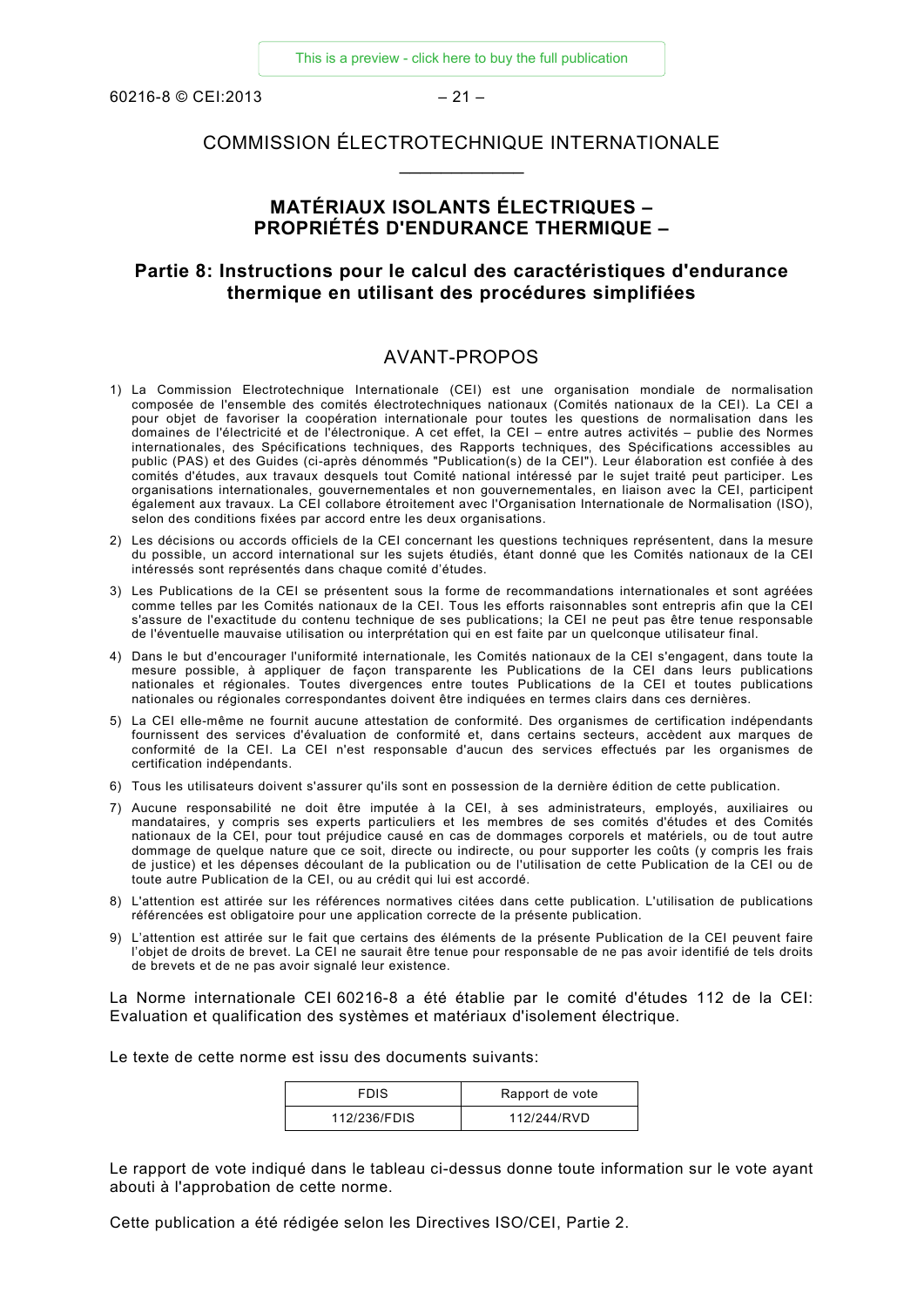– 22 – 60216-8 © CEI:2013

Une liste de toutes les parties de la série CEI 60216, regroupées sous le titre général *Matériaux isolants électriques – Propriétés d'endurance thermique*, peut être consultée sur le site web de la CEI.

Le comité a décidé que le contenu de cette publication ne sera pas modifié avant la date de stabilité indiquée sur le site web de la CEI sous "http://webstore.iec.ch" dans les données relatives à la publication recherchée. A cette date, la publication sera

- reconduite,
- supprimée,
- remplacée par une édition révisée, ou
- amendée.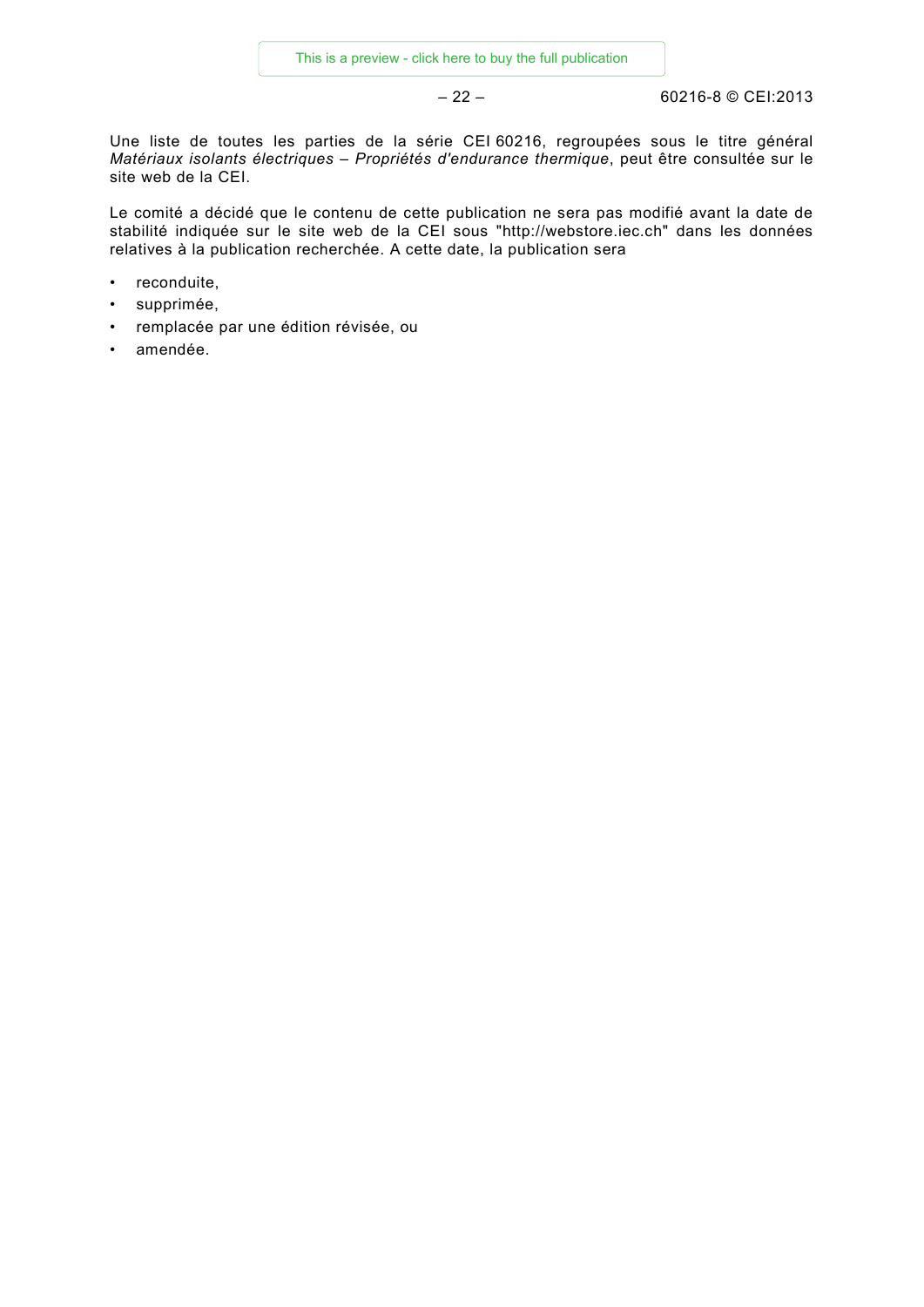60216-8 © CEI:2013 – 23 –

#### INTRODUCTION

La désignation "endurance thermique" est utilisé ici pour faire référence à l'essai de contrainte thermique dans l'air, à l'exclusion de toute autre influence ou contrainte appliquée aux éprouvettes d'essai. Les propriétés d'endurance thermique évaluées dans différents environnements et/ou avec application de différentes contraintes sur les éprouvettes nécessitent des procédures d'essai différentes.

Dans la présente partie de la CEI 60216, l'étude du vieillissement thermique des matériaux repose exclusivement sur le changement de certaines propriétés résultant d'une période d'exposition à une température élevée. Les propriétés étudiées sont toujours mesurées une fois que la température est revenue à la température ambiante.

Les propriétés des matériaux changent à différentes vitesses lors d'un vieillissement thermique. Pour permettre d'effectuer des comparaisons concernant le vieillissement thermique de différents matériaux, les critères de jugement dépendent du type de propriété à étudier et de sa valeur limite acceptable.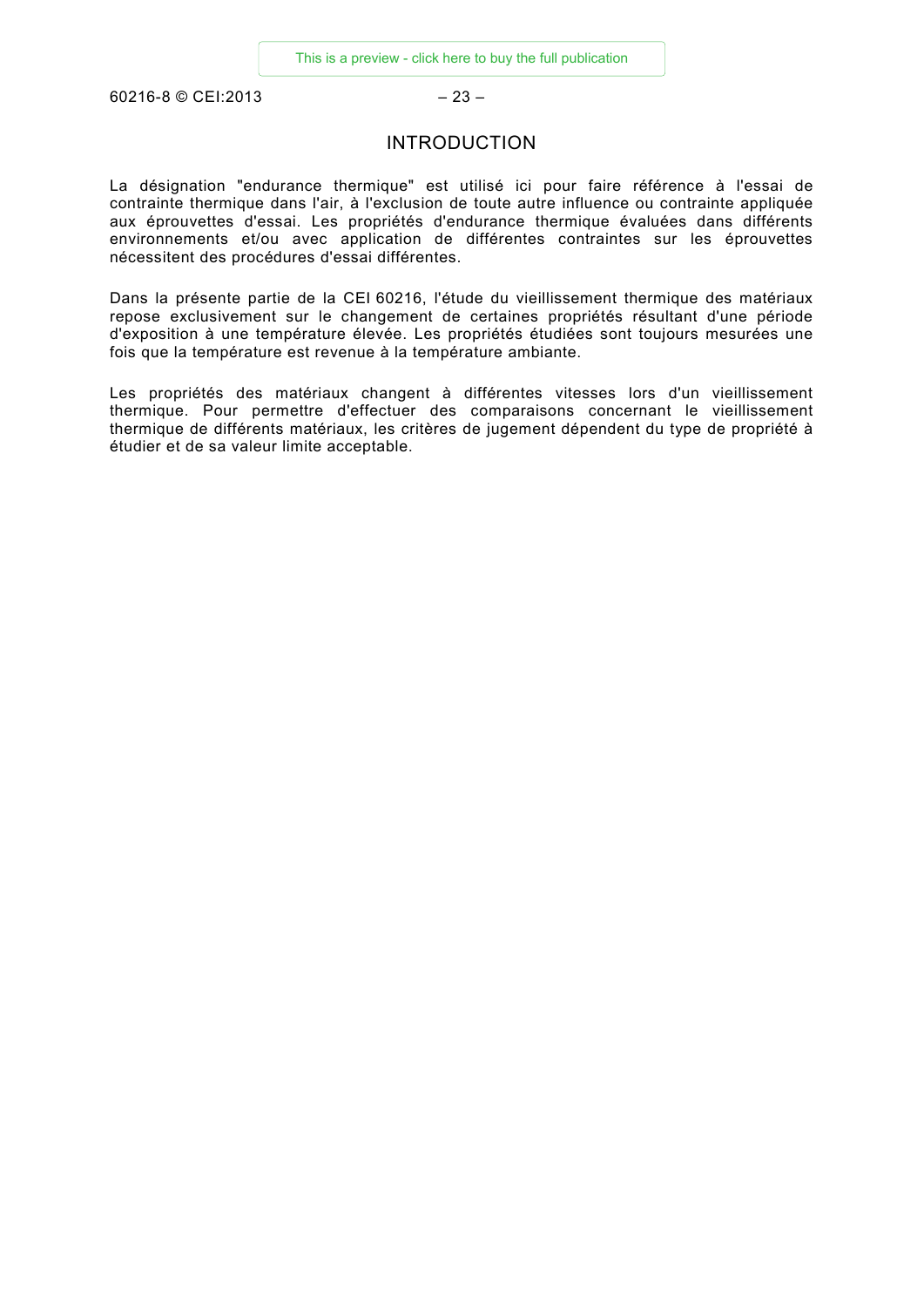$-24 - 60216-8$  © CEI:2013

# **MATÉRIAUX ISOLANTS ÉLECTRIQUES – PROPRIÉTÉS D'ENDURANCE THERMIQUE –**

# **Partie 8: Instructions pour le calcul des caractéristiques d'endurance thermique en utilisant des procédures simplifiées**

# **1 Domaine d'application**

La présente partie de la CEI 60216 spécifie les conditions de vieillissement générales et les procédures simplifiées à utiliser pour déduire les caractéristiques d'endurance thermique, qui sont représentées par l'indice de température (IT) et/ou l'indice de température relatif (RTI)<sup>[1](#page-11-0)</sup> et l'intervalle de division par deux (IDC).

Les procédures spécifient les principes régissant l'évaluation des propriétés d'endurance thermique des matériaux exposés à une température élevée pendant de longues périodes.

Dans le cadre de l'application de la présente norme, on considère qu'il existe une relation pratiquement linéaire entre le logarithme du temps nécessaire pour provoquer le changement de propriété prédéterminé et l'inverse de la température absolue correspondante (relation d'Arrhenius).

Pour que l'application de la présente norme soit valide, il convient qu'aucune transition, en particulier aucune transition du premier ordre, ne se produise dans la plage de températures à l'étude.

Dans le reste de la présente norme, la désignation "matériaux isolants" signifie systématiquement "matériaux isolants et combinaisons simples de ces matériaux".

# **2 Références normatives**

Les documents suivants sont cités en référence de manière normative, en intégralité ou en partie, dans le présent document et sont indispensables pour son application. Pour les références datées, seule l'édition citée s'applique. Pour les références non datées, la dernière édition du document de référence s'applique (y compris les éventuels amendements).

CEI 60085, *Isolation électrique – Evaluation et désignation thermiques*

CEI 60216-1:2013, *Matériaux isolants électriques – Propriétés d'endurance thermique – Partie 1: Méthodes de vieillissement et évaluation des résultats d'essai [2](#page-11-1)*

CEI 60216-2, *Matériaux isolants électriques – Propriétés d'endurance thermique – Partie 2: Détermination des propriétés d'endurance thermique de matériaux isolants électriques – Choix de critères d'essai*

CEI 60216-3, *Matériaux isolants électriques – Propriétés d'endurance thermique – Partie 3: Instructions pour le calcul des caractéristiques d'endurance thermique*

\_\_\_\_\_\_\_\_\_\_\_\_\_\_

<span id="page-11-0"></span><sup>1</sup> En anglais, RTI = relative temperaeture index.

<span id="page-11-1"></span><sup>2</sup> Une sixième édition sera publiée prochainement.